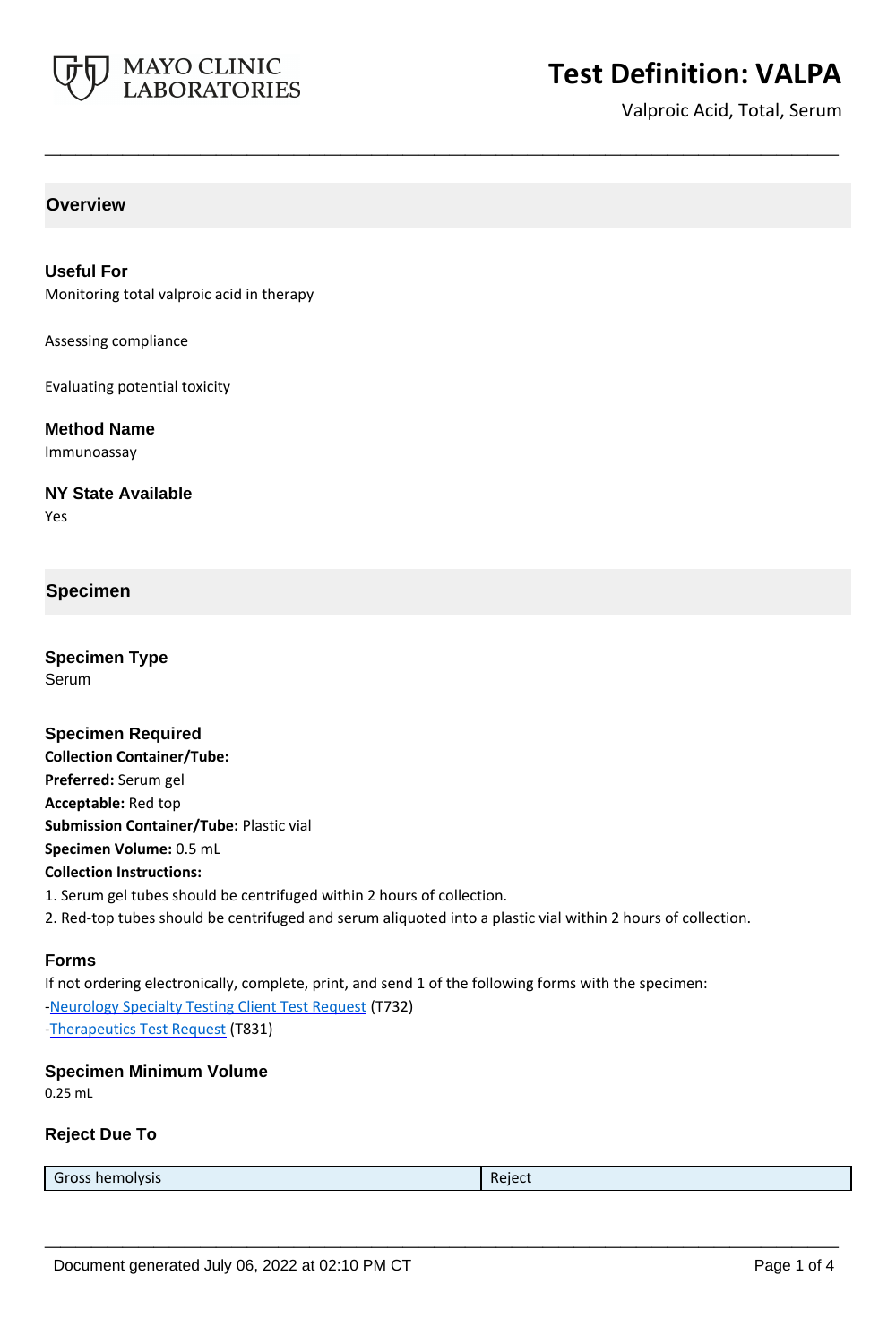

### **Specimen Stability Information**

| <b>Specimen Type</b> | <b>Temperature</b>       | <b>Time</b> | <b>Special Container</b> |
|----------------------|--------------------------|-------------|--------------------------|
| Serum                | Refrigerated (preferred) | 14 days     |                          |
|                      | Frozen                   | 28 days     |                          |
|                      | Ambient                  |             |                          |

**\_\_\_\_\_\_\_\_\_\_\_\_\_\_\_\_\_\_\_\_\_\_\_\_\_\_\_\_\_\_\_\_\_\_\_\_\_\_\_\_\_\_\_\_\_\_\_\_\_\_\_**

## **Clinical & Interpretive**

### **Clinical Information**

Valproic acid (valproate, Depakote, or Depakene) is an effective medication for absence seizures, generalized tonic-clonic seizures, and partial seizures, when administered alone or in conjunction with other antiepileptic agents.

Valproic acid is initially dosed at 15 mg/kg/day, with dosage increases over time to a maximum of 60 mg/kg/day. The volume of distribution of valproic acid is 0.2 L/kg, and its half-life is 10 to 14 hours in adults but is shorter in children. It is approximately 90% protein bound.

Hepatic failure and a Reyes-like syndrome associated with administration of valproic acid at therapeutic levels have been reported. Careful monitoring of liver function during the first 6 months of therapy is required. Major side effects such as central nervous system depression, thrombocytopenia, and hepatic dysfunction are likely to be experienced if the peak level is regularly above 125 mcg/mL.

Analysis of free valproic acid levels may be useful in delineating the cause of toxicity when the total concentration is not excessive.

Valproic acid exhibits substantial effects on the pharmacology of phenytoin, whereas phenytoin exhibits only a limited effect on valproic acid. This is due to the relative abundance of the 2 drugs in the body. Valproic acid is present at a 2- to 3-fold mass excess and a 5- to 7-fold molar excess.

### **Reference Values**

Therapeutic: 50 (trough)-125 (peak) mcg/mL Critical value: > or =151 mcg/mL

### **Interpretation**

The generally acceptable range for total valproic acid used as a reference to guide therapy is 50 to 125 mcg/mL. Peak levels should not exceed 125 mcg/mL.

Because the concentration of valproic acid fluctuates considerably depending on the time from last dose, interpretation of the clinical significance of the valproic acid concentration must take into consideration the timing of the blood specimen. For this reason, 2 collections are sometimes made to assess the trough and peak concentrations.

**\_\_\_\_\_\_\_\_\_\_\_\_\_\_\_\_\_\_\_\_\_\_\_\_\_\_\_\_\_\_\_\_\_\_\_\_\_\_\_\_\_\_\_\_\_\_\_\_\_\_\_**

### **Cautions**

No significant cautionary statements

### **Clinical Reference**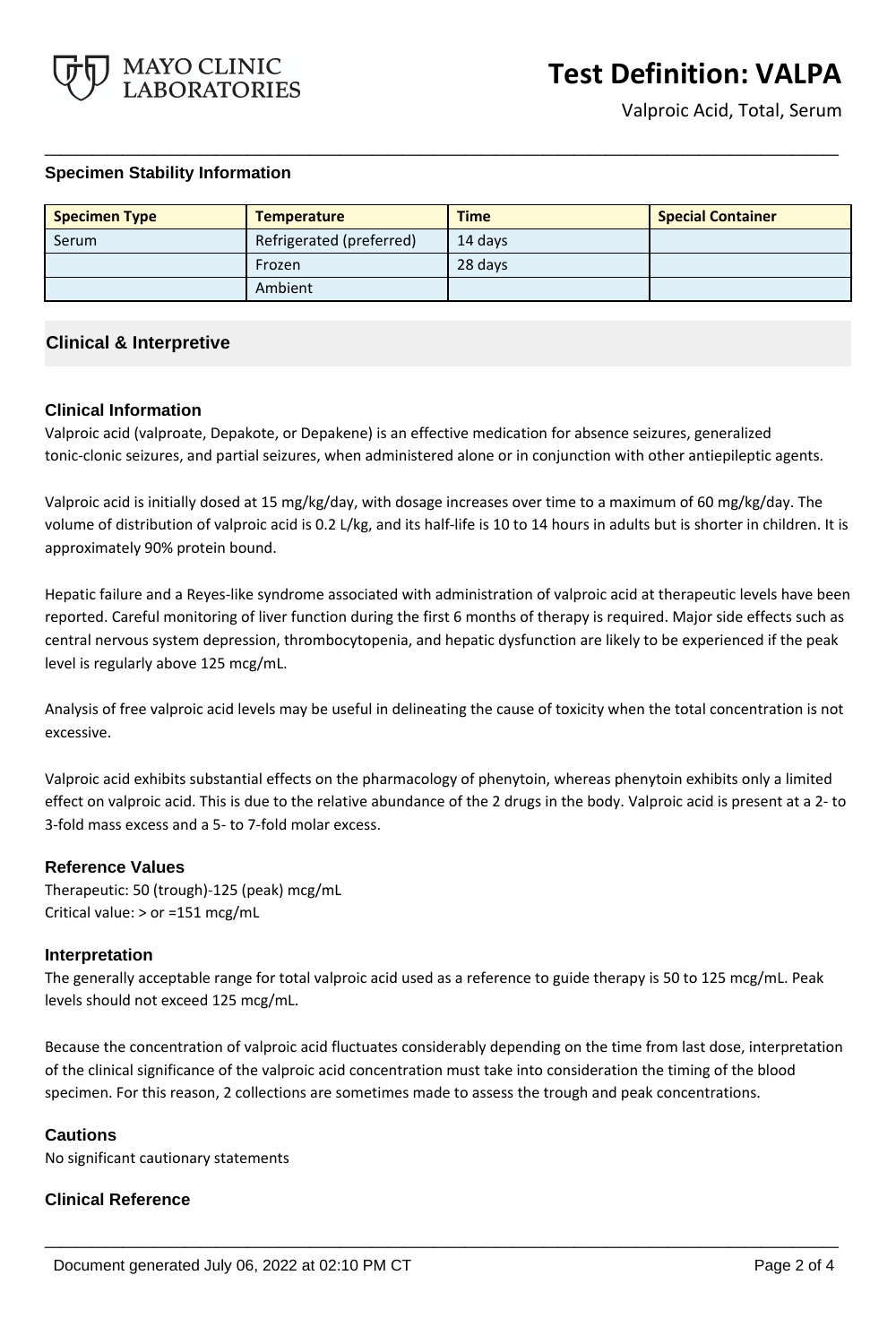

# **Test Definition: VALPA**

Valproic Acid, Total, Serum

1. Cotariu D, Zaidman JL: Valproic acid and the liver. Clin Chem. 1988 May;34(5):890-897

2. Langman LJ, Bechtel LK, Meier BM, Holstege C: Clinical toxicology. In: Rifai N, Horvath AR, Wittwer CT, eds. Tietz Textbook of Clinical Chemistry and Molecular Diagnostics. 6th ed. Elsevier; 2018:832-887

3. Milone MC, Shaw LM: Therapeutic Drug Monitoring. In: Rifai N, Horvath AR, Wittwer CT, eds. Tietz Fundamentals of Clinical Chemistry and Molecular Diagnostics. 8th ed. Saunders; 2019:549

**\_\_\_\_\_\_\_\_\_\_\_\_\_\_\_\_\_\_\_\_\_\_\_\_\_\_\_\_\_\_\_\_\_\_\_\_\_\_\_\_\_\_\_\_\_\_\_\_\_\_\_**

4. Patsalos PN, Zugman M, Lake C, James A, Ratnaraj N, Sander JW. Serum protein binding of 25 antiepileptic drugs in a routine clinical setting: a comparison of free non-protein-bound concentrations. Epilepsia. 2017 Jul;58(7):1234-1243. doi: 10.1111/epi.13802

## **Performance**

## **Method Description**

The assay is based on a homogeneous enzyme immunoassay technique used for the quantitative analysis of valproic acid (free and protein-bound) in human serum or plasma. The assay is based on competition between drug in the sample and drug labeled with the enzyme glucose-6-phosphate dehydrogenase (G6PD) for antibody binding sites. Enzyme activity decreases upon binding to the antibody, so the drug concentration in the sample can be measured in terms of enzyme activity. Active enzyme converts oxidized nicotinamide adenine dinucleotide (NAD[+]) to NADH, resulting in an absorbance change that is measured spectrophotometrically. Endogenous serum G6PD does not interfere because the coenzyme functions only with the bacterial (*Leuconostoc mesenteroides*) enzyme employed in the assay.(Package insert: Valproic Acid reagent. Roche Diagnostics; 04/2018)

**PDF Report**

No

**Day(s) Performed** Monday through Sunday

**Report Available** Same day/1 to 2 days

**Specimen Retention Time**

1 week

**Performing Laboratory Location** Rochester

## **Fees & Codes**

### **Fees**

- Authorized users can sign in to [Test Prices](https://www.mayocliniclabs.com/customer-service/client-price-lookup/index.html?unit_code=VALPA) for detailed fee information.
- Clients without access to Test Prices can contact [Customer Service](http://www.mayocliniclabs.com/customer-service/contacts.html) 24 hours a day, seven days a week.
- Prospective clients should contact their Regional Manager. For assistance, contact [Customer Service.](http://www.mayocliniclabs.com/customer-service/contacts.html)

**\_\_\_\_\_\_\_\_\_\_\_\_\_\_\_\_\_\_\_\_\_\_\_\_\_\_\_\_\_\_\_\_\_\_\_\_\_\_\_\_\_\_\_\_\_\_\_\_\_\_\_**